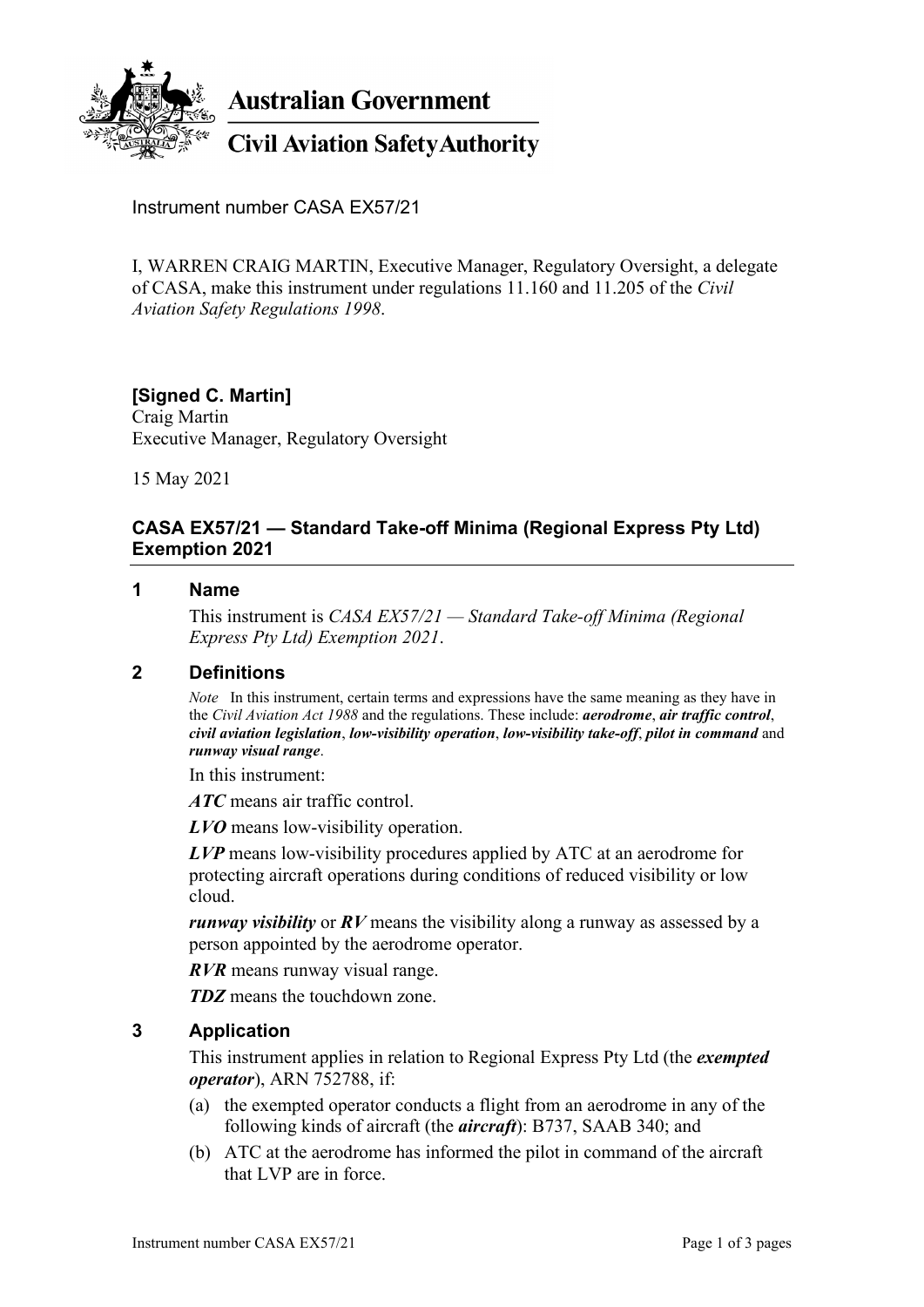## **4 Exemptions**

- (1) The exempted operator is exempt from compliance with subregulation 257 (3) of CAR in relation to the flight.
- (2) The pilot in command of the aircraft is exempt from compliance with subregulation 257 (3) of CAR in relation to the flight.

## **5 Conditions**

- (1) It is a condition of the exemption in subsection 4 (1) that the exempted operator ensures compliance with the requirements mentioned in subsection (3) and Schedule 3.
- (2) It is a condition of the exemption in subsection  $4(2)$  that the pilot in command of the aircraft ensures compliance with the requirements mentioned in subsection (3).
- (3) The requirements are:
	- (a) the aircraft must comply with the meteorological minima for LVO and associated requirements set out in Schedule 1; and
	- (b) the requirements for LVO mentioned in Schedule 2.

### **6 Repeal**

This instrument is repealed at the end of 30 April 2024.

## **Schedule 1 Operating minima for LVO**

#### **Low-visibility take-off minimum**

An aircraft of a kind mentioned in column 1 of Table 1 must not conduct a low-visibility take-off from the aerodrome:

- (a) if the reported RV or RVR for the take-off is less than the meteorological minimum mentioned in column 2 of the Table; and
- (b) unless the condition mentioned in column 3 of the Table is met.

#### **Table 1: Low-visibility take-off minimum**

| Aircraft (Column 1) | Take-off minima<br>(Column 2) | Condition<br>(Column 3)                                                                                                                                               |
|---------------------|-------------------------------|-----------------------------------------------------------------------------------------------------------------------------------------------------------------------|
| B737, SAAB 340      | $350 \text{ m}$               | RV assessments may be used<br>only if RVR is not available. For<br>350 m or greater RV TDZ, the<br>pilot in command must act as the<br>approved observer for the TDZ. |

### **Schedule 2 Requirements for LVO**

### **Operating minimum and procedures**

If a flight of the kind mentioned in section 3 is conducted in a foreign country, the requirements for LVO for the flight are the most restrictive of the following:

- (a) the requirements for LVO, for the flight, under the civil aviation legislation;
- (b) the requirements for LVO, for the flight, of the foreign country.